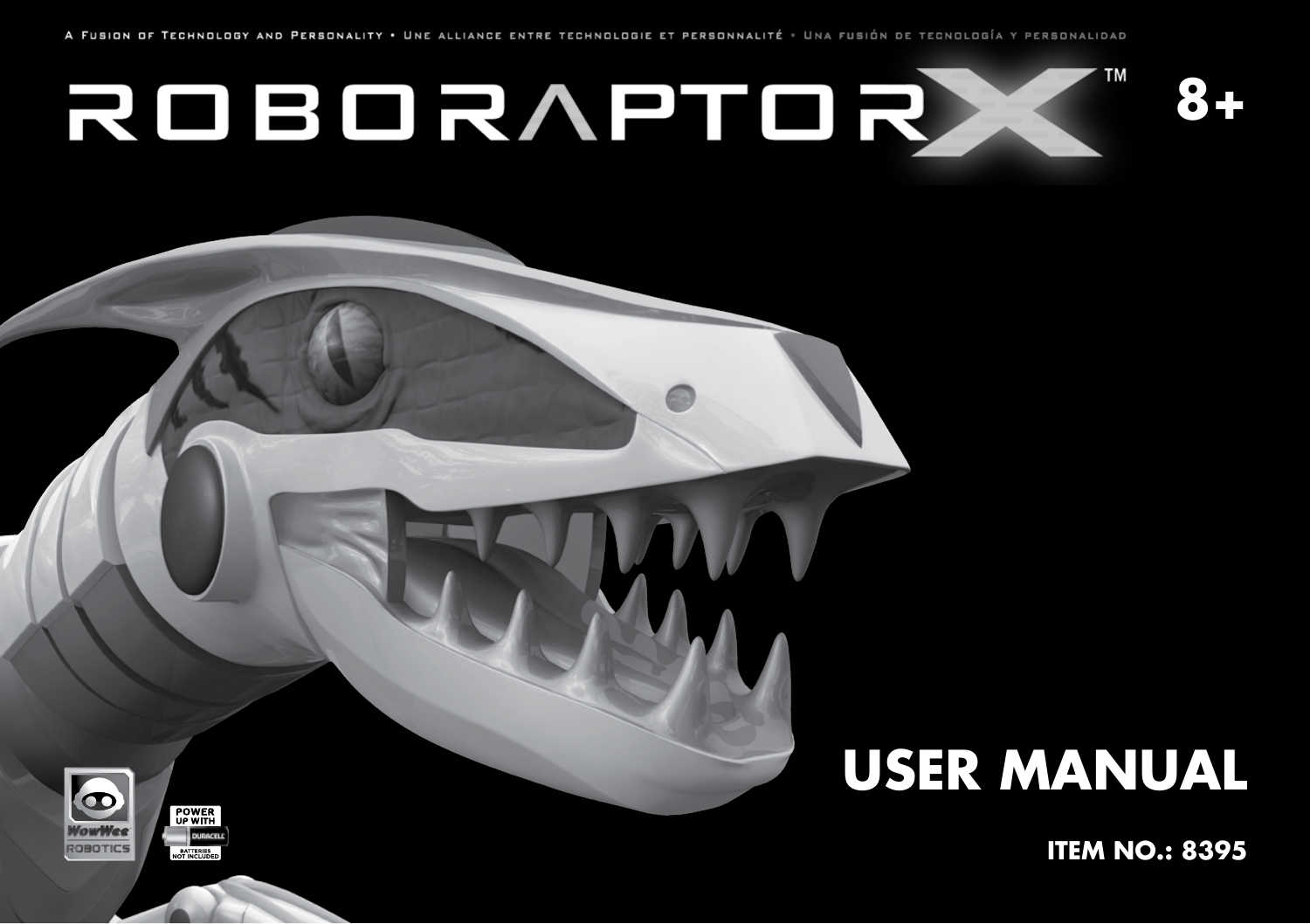## TABLE OF CONTENTS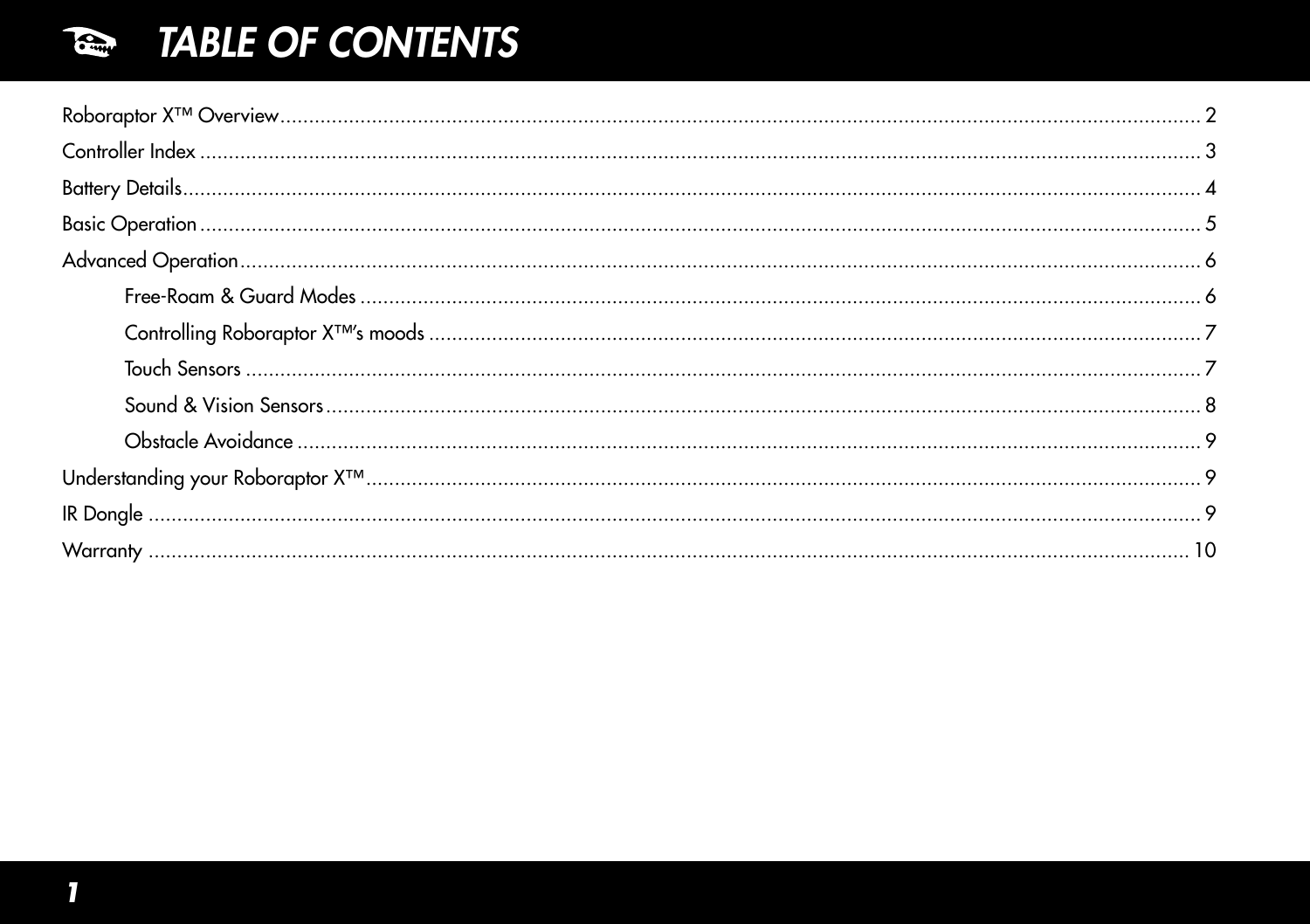*ROBORAPTOR X™ OVERVIEW*



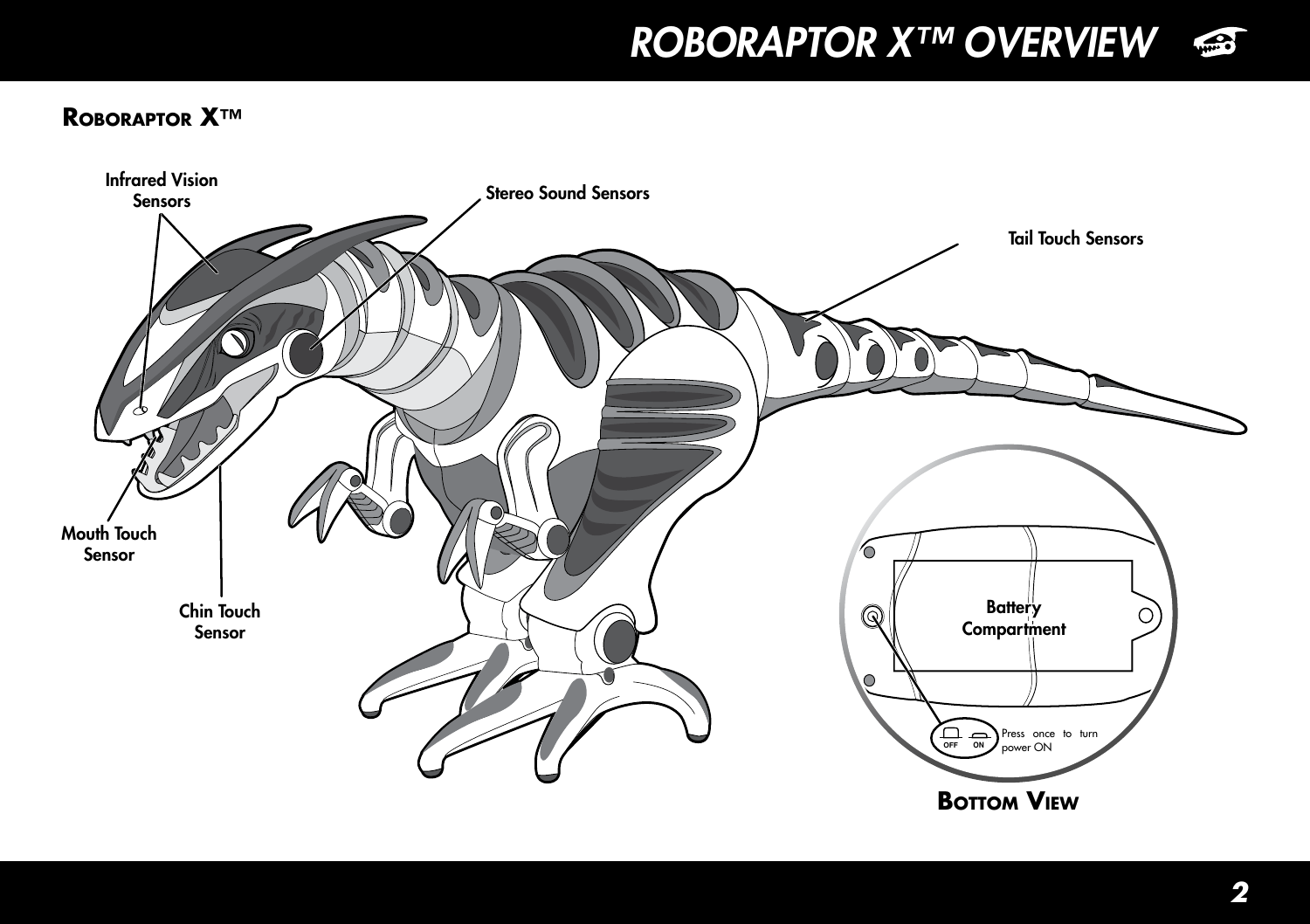#### *CONTROLLER INDEX* County

#### **Remote CONTROLLER**

**Top View**

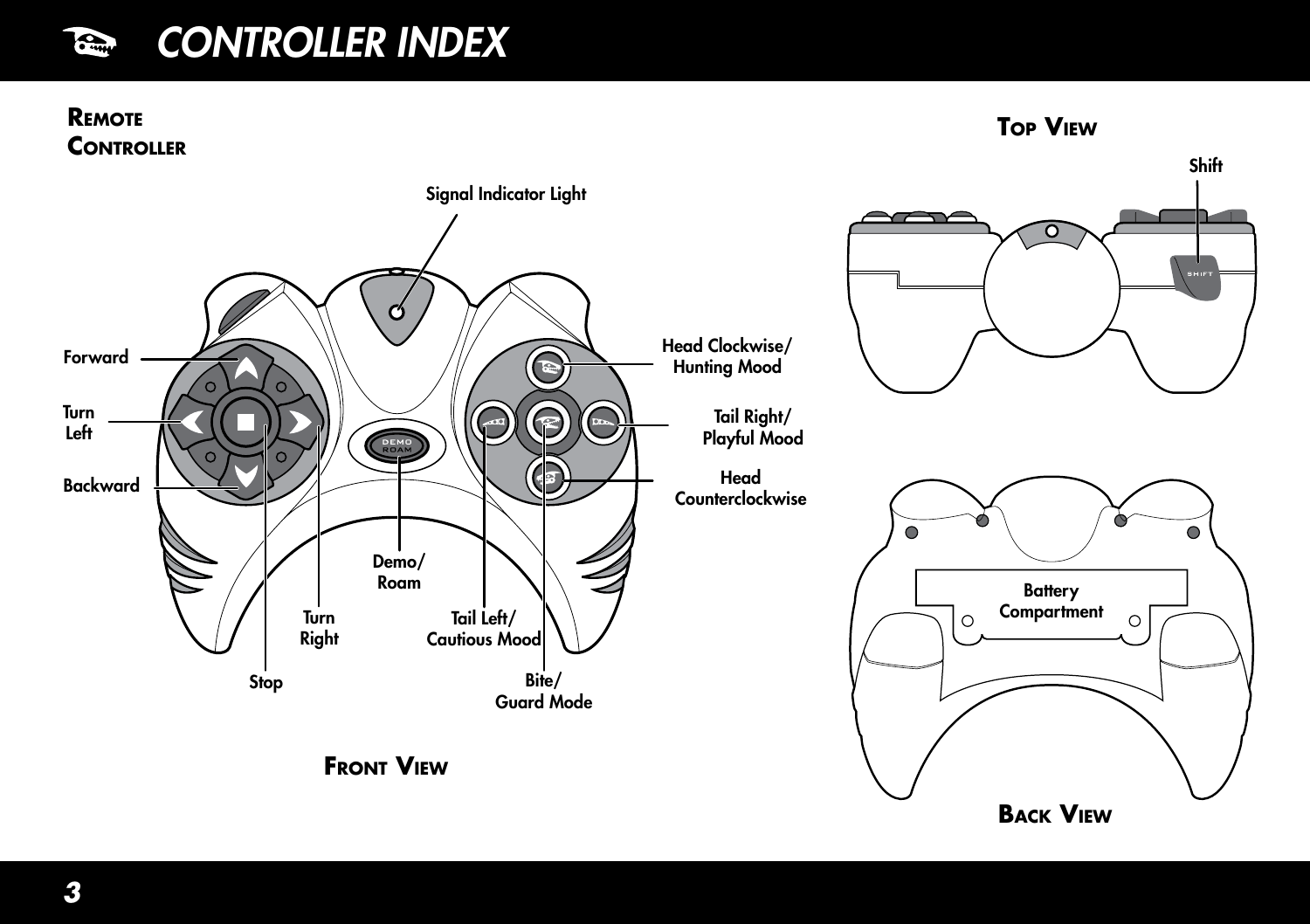## *BATTERY DETAILS*

### **Battery Requirements:**

Your Roboraptor X™ is powered by 6 x "AA" size batteries (not included). Your Remote Controller is powered by 3 x "AAA" size batteries (not included). Your Infra-red Dongle is powered by 3 x "LR44" batteries (included).

#### **Battery Installation:**

- 1. Before installing or changing batteries, ensure the Roboraptor X™'s ON/OFF button is in the OFF position.
- 2. Remove the battery compartment covers using a Phillips or crosshead screwdriver (not included).
- 3. Insert batteries (not included) into the Roboraptor X™ and controller as shown in the diagrams.
- 4. Replace the battery compartment covers and the screws.

#### **Attention: Important Battery Information**

- Use only fresh batteries of the required size and recommended type.
- Do not mix old and new batteries, different types of batteries (Standard (Carbon zinc), alkaline, or rechargeable), or rechargeable batteries of different capacities.
- Remove rechargeable batteries from the toy before recharging them.
- Rechargeable batteries are only to be charged under adult supervision.
- Please respect the correct polarity,  $(+)$  and  $(-)$ .
- Do not try to charge non-rechargeable batteries.
- Do not dipose of batteries into fire.
- Replace all batteries of the same type/brand at the same time.
- The supply terminals are not to be short-circuited.
- Remove exhausted batteries from the toy.
- Batteries should be replaced by adults because of small parts.
- Remove batteries if the toy is not going to be played with for some time.
- The packaging has to be kept since it contains important information.







**Infra-red Dongle**



**Back View of the Remote Controller**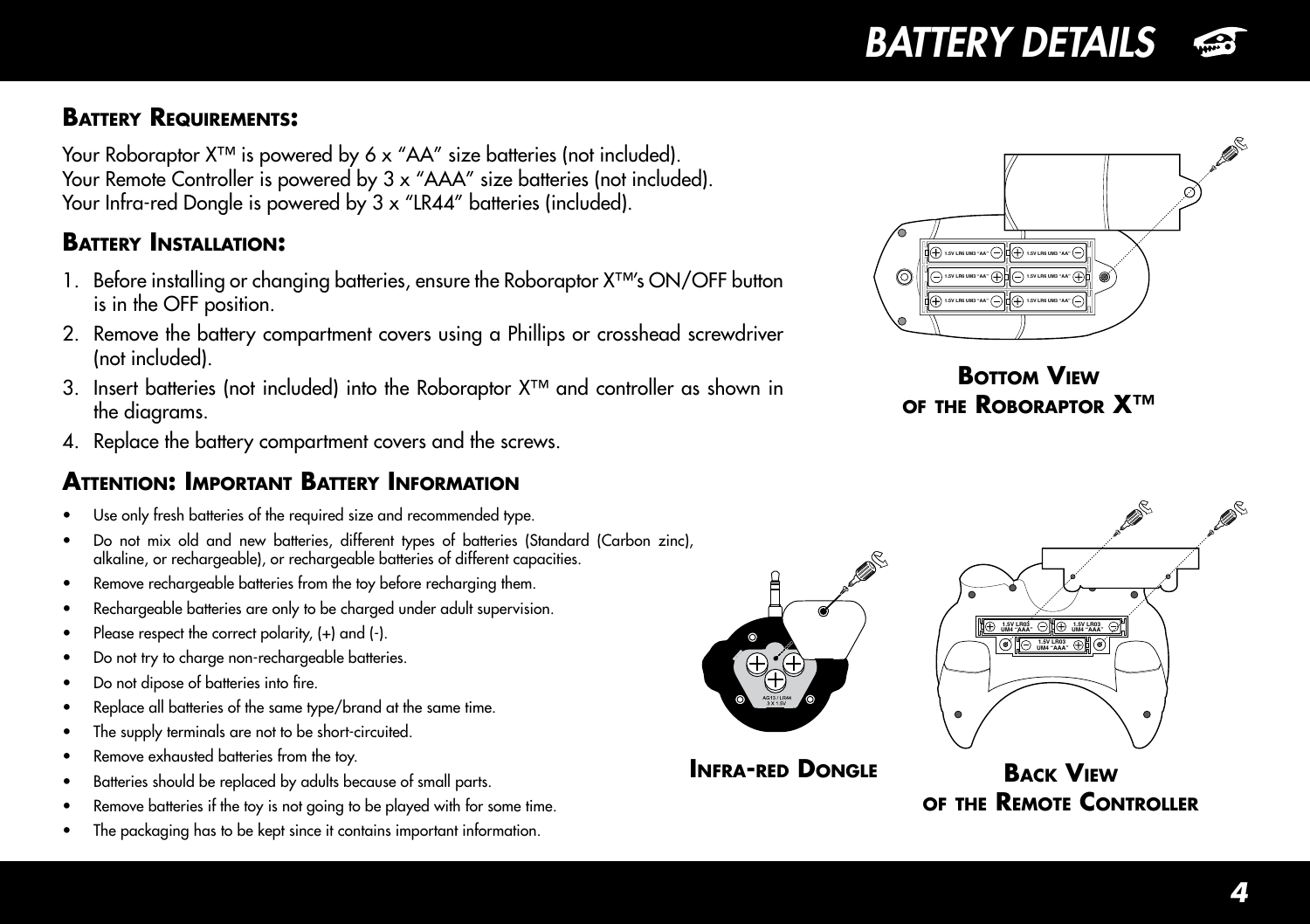## *BASIC OPERATION*

Turn on Roboraptor X™ using the On/Off button (Refer to page 2 "Roboraptor X™ Overview"). Roboraptor X™ can then be controlled directly using the buttons on the remote controller.

These instructions assume that you and the Roboraptor X™ are facing each other.

- Hunting Gait <sup>2</sup> x1: Push "Forward" once to make Roboraptor X<sup>™</sup> move forward using his slow predatory hunting walk.
- Walking Gait <sup>2</sup> x2: While Roboraptor X<sup>™</sup> is moving forward in his hunting gait, push "Forward" again to make Roboraptor X™ move forward using his normal walking speed.
- Running Gait <sup>2</sup> x3: While Roboraptor X<sup>™</sup> is moving forward in his walking gait, push "Forward" again to make Roboraptor X<sup>™</sup> move forward using his running top speed.
- **Backward XXI:** Push "Backward" to make Roboraptor X™ move backward.
- Turn Left Xx1: Push "Turn Left" once to make Roboraptor X™ turn left in place (from your point of view).
- Turn Right  $\triangleright$  x1: Push "Turn Right" once to make Roboraptor X<sup>™</sup> turn right in place (from your point of view).
- Walk Left X x2: While Roboraptor X<sup>™</sup> is turning left, push "Turn left" again to make Roboraptor X™ walk a wide arc to the left (from your point of view).
- Walk Right  $\triangleright$  x2: While Roboraptor  $X^{TM}$  is turning right, push "Turn Right" again to make Roboraptor X™ walk a wide arc to the right (from your point of view).
- Stop ♥ : Push "Stop" to make Roboraptor X<sup>™</sup> stop whatever he is doing.
- Head Clockwise <sup>22</sup> : Push "Head Clockwise" to make Roboraptor X™ rotate his head in a clockwise direction (from your point of view). Press the button four times to complete a full rotation.
- Head Counterclockwise : Push "Head Counterclockwise" to make Roboraptor X™ rotate his head in a counterclockwise direction (from your point of view). Press the button four times to complete a full head rotation.
- Tail Left <sup>∞od</sup> : Push "Tail Left" to make Roboraptor X<sup>™</sup> move his head and tail to the left (from your point of view).
- Tail Right  $\frac{p_{\text{max}}}{p_{\text{max}}}$ : Push "Tail Right" to make Roboraptor X™ move his head and tail to the right (from your point of view).
- Bite ₹: Push "Bite / Guard Mode" to make Roboraptor X™ perform a bite.
- Demo  $\left( \frac{p_{\text{max}}}{p} \right)$ : Push "Demo / Roam" to make Roboraptor X<sup>™</sup> perform a demo sequence.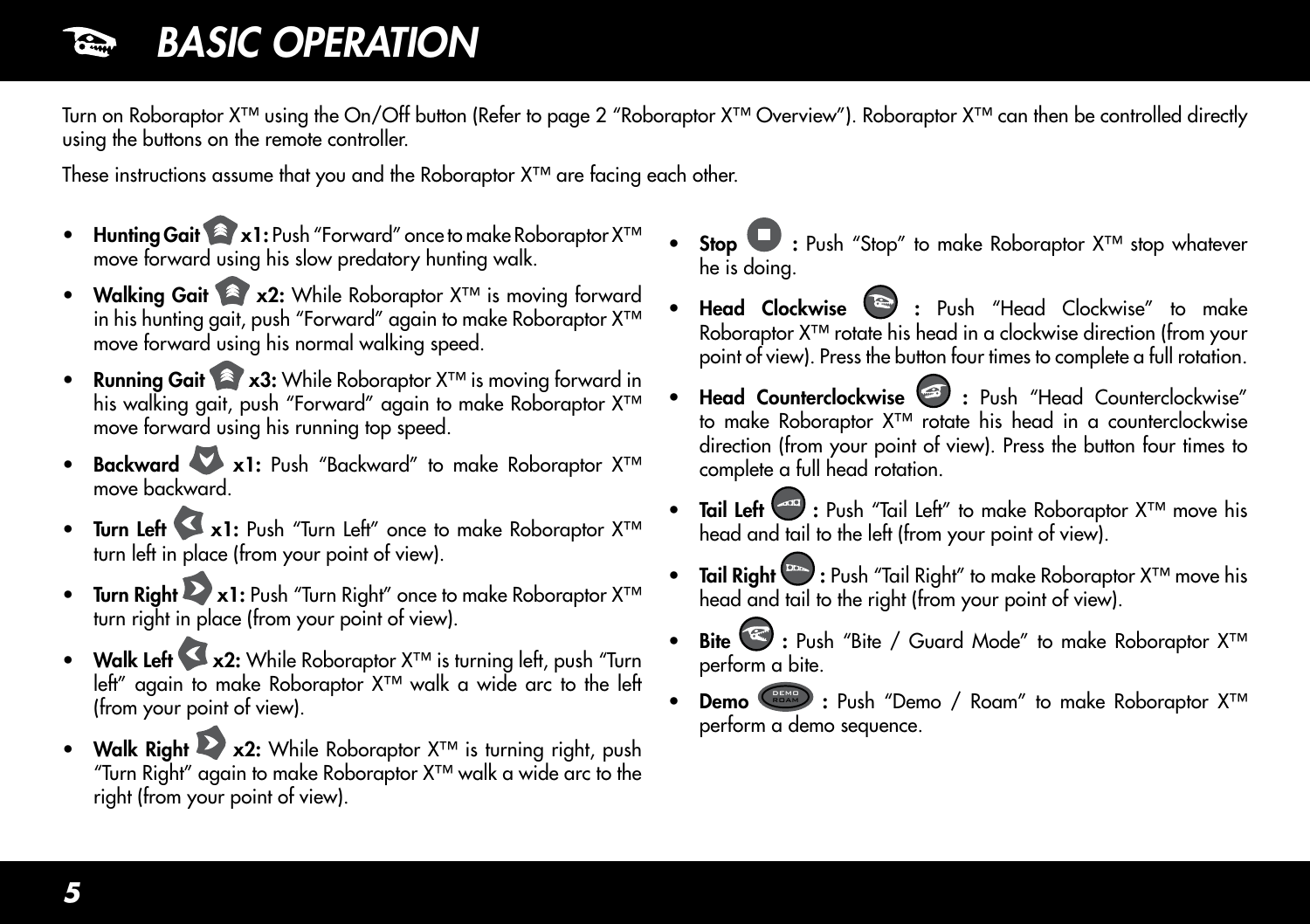# *6*

## *ADVANCED OPERATION*

## **Free-Roam Mode**

Roboraptor X™ will start to explore his environment autonomously in Free-Roam Mode if left alone for more than three minutes. You can also put Roboraptor X™ into Free-Roam Mode manually by pressing "Shitt" ‱ and "Demo / Roam" . While Roboraptor X™ is in Free-Roam Mode he will avoid obstacles using his Infrared Vision Sensors. Occasionally he will stop moving to see if he can hear any sharp, loud sounds. (See "Stereo sound sensors" on page 8)

If you trigger any of Roboraptor X™'s touch sensors or press a button on the controller, Roboraptor X™ will exit from Free-Roaxm Mode. After 5 to 10 minutes of exploration Roboraptor X™ will power down. To wake him up press the On/Off button twice.

Note: Shift will not stop Roboraptor X<sup>™</sup> from it's Free-Roam Mode.

Caution: Do not put him near the edge of a table since he could fall off when he becomes animated.

## **Guard Mode**

Press "Shift" and "Bite / Guard" Mode **is** to put Roboraptor X<sup>™</sup> into Guard Mode.

Roboraptor X™ will perform a head rotation to confirm that he is in Guard Mode. In Guard Mode Roboraptor X™ is using his Infrared Vision Sensors and Stereo Sound Sensors to guard the area immediately around him. If he hears a sound or sees movement he will react with a roar and become animated. Occasionally Roboraptor X<sup>™</sup> will turn his head and sniff. After 30 minutes Roboraptor X<sup>™</sup> will power down.

Caution: Although Roboraptor X™ will not take any steps while he is in Guard Mode, do not put him near the edge of a table since he could fall off when he becomes animated.





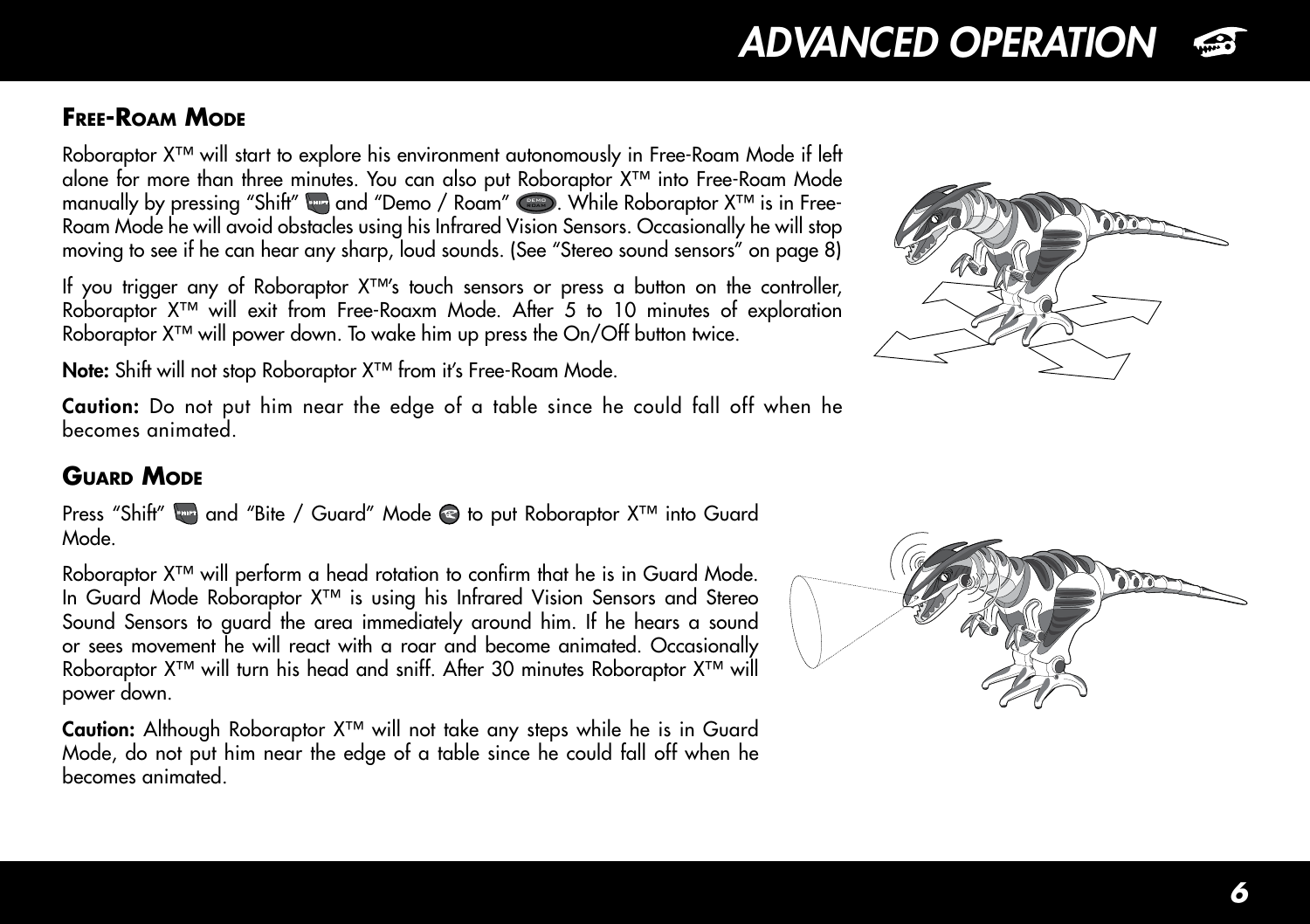## *ADVANCED OPERATION*

### **Controlling Roboraptor X™'s Moods**

Roboraptor X™ has three different moods, Hunting, Cautious and Playful. To change Roboraptor X™'s moods use the "Shift" whutton.

- Hunting Mood: Press "Shift" wa and "Head Clockwise / Hunting Mood" is to put Roboraptor X™ into Hunting Mood. This mood is the default mood that Roboraptor X™ is in when turned on.
- Playful Mood: Press "Shift" and "Tail Right / Playful Mood" is to put Roboraptor X™ into playful mood.
- Cautious Mood: Press "Shift" and "Tail Left / Cautious Mood" → to put Roboraptor X™ into cautious Mood.

The moods determine the way Roboraptor X™ reacts to some of his sensors, (see "Roboraptor X™'s sensors" page 7-8).

#### **Touch Sensors**

Roboraptor X™ has multiple sensors which allow him to explore his environment and respond to human interaction.

Tail Touch Sensors: Press the sensors on Roboraptor X™'s tail to see his reaction. The reaction varies depending on his mood.

Chin Touch Sensor: Press the sensor under Roboraptor X™'s chin to see his reaction. The reaction varies depending on his mood.

Mouth Touch Sensor: There is a touch sensor on the roof of Roboraptor X™'s mouth. In Hunting Mood, touching this sensor will trigger a biting and tearing animation. In Cautious and Playful Moods, Roboraptor X™ will play a tug-of-war with whatever is in his mouth.





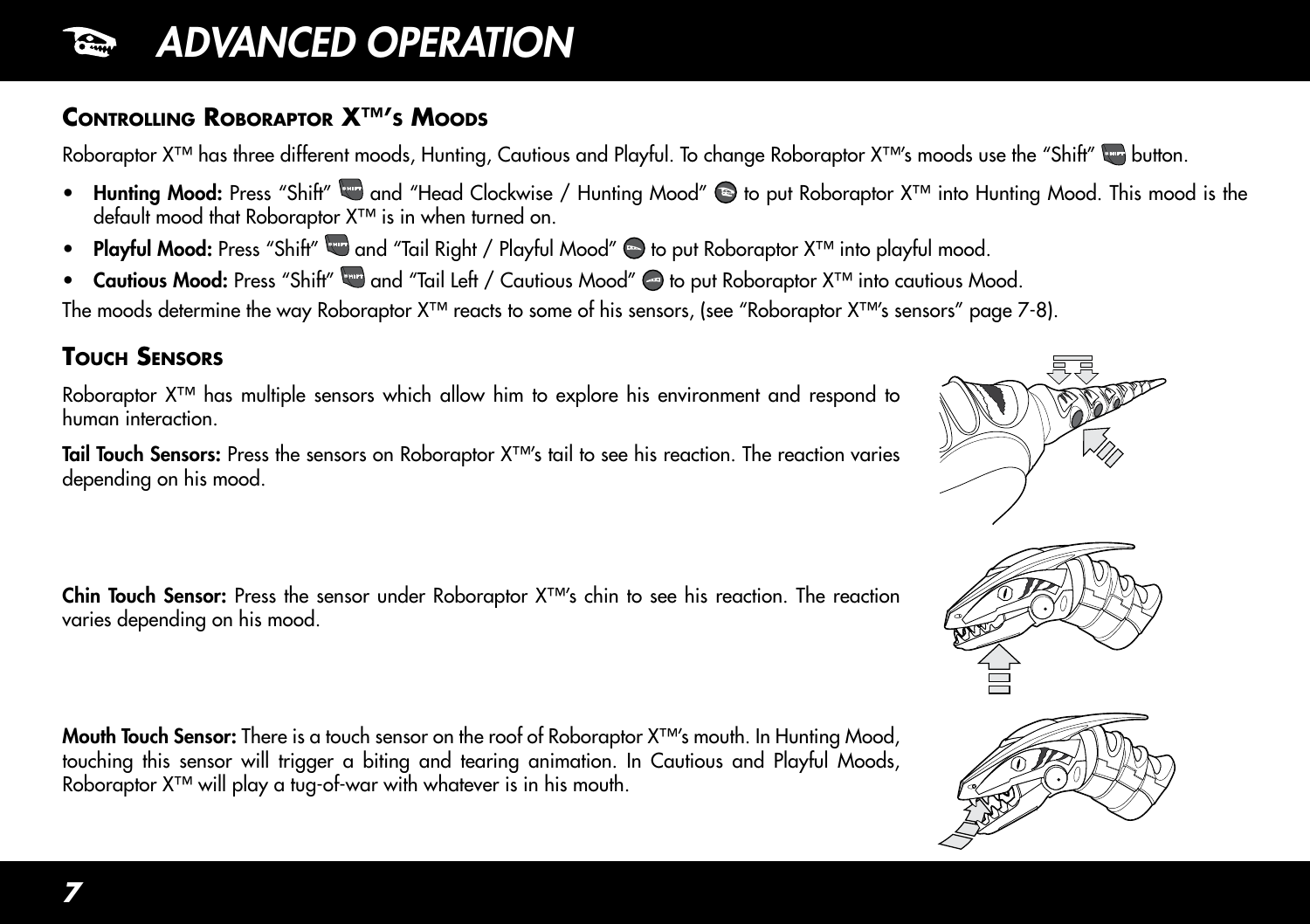## *ADVANCED OPERATION*

### **Stereo Sound Sensors**

Roboraptor X™ can detect sharp, loud sounds (like a clap) to his left, his right and directly ahead. He only listens when he is not moving or making a noise.

#### Hunting Mood

When he hears a sharp sound to his side he will turn his head to look at the source.

If he hears another sharp sound from the same direction he will turn his body towards the source.

If he hears a sharp sound directly in front of him he will take a few steps toward the source.

#### Cautious Mood

When he hears a sharp sound to his side he will turn his head to look at the source.

If he hears a sound straight ahead he will walk away from it.

#### Playful Mood

When he hears a sharp sound to his side he will turn his head to look at the source.

If he hears a sound straight ahead, he will take a few steps backward, then take a few steps forward.

## **Infrared Vision Sensors**

Roboraptor X™ has Infrared Vision Sensors that enable him to detect movement to either side of him. The sensors react best to movement in the area just in front of his nose as shown.

In Playful Mood Roboraptor X™ will nuzzle your hand if you approach from the side.

In Cautious Mood, Roboraptor X™ will turn his head away from movement to the side.

In Hunting Mood, his reactions are much less friendly!



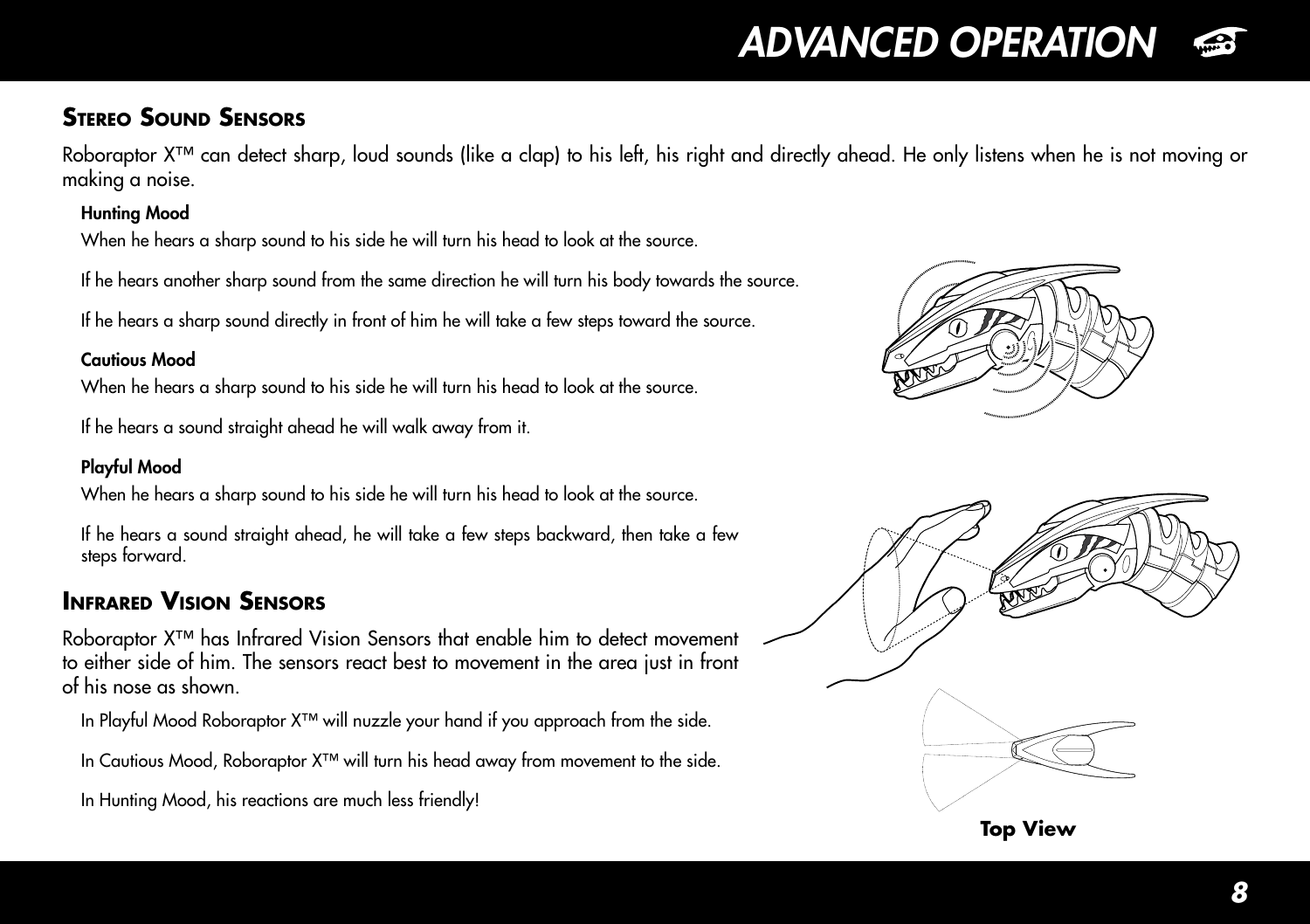#### *ADVANCED OPERATION* **Report**

If you trigger the Vision Sensor on one side more than three times in a row, Roboraptor X™ will get frustrated and will turn away from you. This will also happen if you leave him standing with his head facing a wall.

### **Obstacle Avoidance**

Roboraptor X™ uses his Vision Sensors to avoid obstacles while wandering around. While walking he will not be able to detect movement so he will react to you as if you are an obstacle. Press the "Stop" button before trying to interact with him. Roboraptor X™'s Infrared Vision System is based on reflection. This means that he can see highly reflective surfaces like white walls or mirrors more easily and at greater distances.

### **Understanding Your Roboraptor X™**

Roboraptor X™ walks best on smooth surfaces. Use the two faster walking speeds on rough surfaces like carpets.

Roboraptor X™ responds to remote control commands more easily when you are in front of him. He will not see as well if the controller is behind him.

Note: infrared functions can be affected by bright sunlight, fluorescent and electronically dimmed lighting.

Upon activation Roboraptor X™ will be sensitive to sound, vision and touch.

### **Infra-red Dongle Instructions**

The Roboraptor X™ Infra-red Dongle is compatible with iPhone®, iPad®, iPod touch® and Android™ Remove the battery pull devices. To start, plug the Infra-red Dongle into the 3.5mm headphone jack on your smart device. out tab before usingThen, download the free application to your device using the instructions below:

iPhone®, iPad®, and iPod Touch® – Visit the App Store $^{\text{SM}}$  on your device and search for "WowWee Robo Remote", or use the following link: AppStore.com/wowweeroboremote. Click on install, and then start the application.

Android™ – Visit the Google Play™ store on your device and search for "WowWee Robo Remote". Click on install, and then start the application.

Instructions on how to use your smart device to control Robosapien X™ are included in the app tutorial.



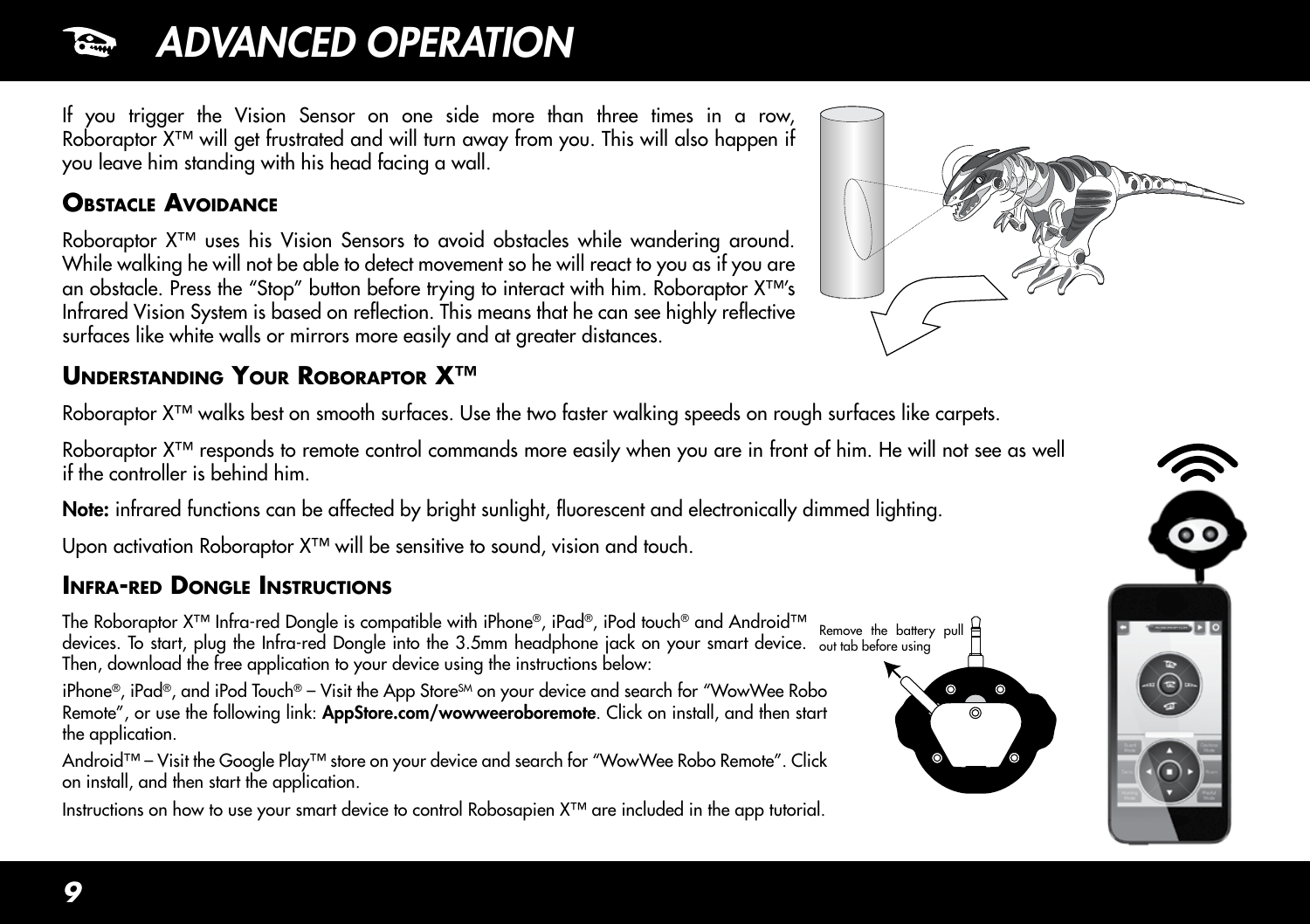

#### WowWee™ 90-Day Limited Warranty

WowWee's warranty obligations for Roboraptor X™ (this "Product") are limited to the terms set forth below.

WowWee Group Limited ("WowWee") warrants to the original end-user purchaser that this Product will be free from defects in materials and workmanship under normal use for a period of 90 days from the date of retail purchase (the "Warranty Period"). This warranty is extended only to the original end-user purchaser of a new product that was not sold "as is".

If a defect arises:

(1) you may within 30 days from the date of retail purchase (or such other period specified by the return policies of the place of purchase) return this Product to the place of purchase, together with the original proof of purchase and either the original box or the UPC code label from the box, and this Product will be replaced or, in the event that a replacement for this Product is not available at the place of purchase, either a refund of the purchase price for this Product or a store credit of equivalent retail value will be provided; or

(2) you may after the day that is 30 days from the date of retail purchase (or such other period specified by the return policies of the place of purchase) and within the Warranty Period contact WowWee Customer Support to arrange for the replacement of this Product. In the event that a replacement for this Product is not available this Product will be replaced by WowWee with a product of equivalent or greater retail value.

Notwithstanding the foregoing terms of this warranty, WowWee reserves the right at all times, at its sole option and discretion, to refund to you the purchase price paid by you for this Product in full and final settlement of WowWee's obligations under this warranty.

A purchase receipt or other proof of the date of retail purchase and purchase price is required in order to claim the benefit of this warranty.

If this Product is replaced, the replacement product becomes your property and the replaced Product becomes WowWee's property. If the place of purchase refunds the purchase price of this Product or issues a store credit of equivalent retail value, this Product must be returned to the place of purchase and becomes WowWee's property. If WowWee refunds the purchase price of this Product, this Product must be returned to WowWee and becomes WowWee's property.

#### EXCLUSIONS AND LIMITATIONS

This warranty covers the normal and intended use of this Product. This warranty does not apply: (a) to damage caused by accident, abuse, unreasonable use, improper handling and care or other external causes not arising out of defects in materials or workmanship; (b) to damage caused by service performed by anyone who is not an authorized representative of WowWee; (c) to any hardware, software or other add-on components installed by the end-user; (d) if this Product has been disassembled or modified in any way; (e) to cosmetic damage, including but not limited to scratches, dents or broken plastic, or normal wear and tear.

THIS WARRANTY GIVES YOU SPECIFIC LEGAL RIGHTS AND YOU MIGHT ALSO HAVE OTHER RIGHTS THAT VARY FROM STATE TO STATE. WOWWEE'S RESPONSIBILITY FOR PRODUCT DEFECTS IS LIMITED TO THE REPLACEMENT OF THIS PRODUCT OR THE REFUND OF THE PURCHASE PRICE FOR THIS PRODUCT. ALL EXPRESS AND IMPLIED WARRANTIES, INCLUDING BUT NOT LIMITED TO ANY IMPLIED WARRANTIES AND CONDITIONS OF MERCHANTABILITY AND FITNESS FOR A PARTICULAR PURPOSE, ARE LIMITED IN TIME TO THE TERM OF THIS LIMITED WARRANTY. NO WARRANTIES, WHETHER EXPRESS OR IMPLIED, WILL APPLY AFTER THE EXPIRATION OF THE LIMITED WARRANTY PERIOD. If any term of this warranty is held to be illegal or unenforceable, the legality or enforceability of the remaining terms shall not be affected or impaired.

EXCEPT AS PROVIDED IN THIS WARRANTY AND TO THE EXTENT PERMITTED BY LAW, WOWWEE IS NOT RESPONSIBLE FOR DIRECT, SPECIAL, INCIDENTAL OR CONSEQUENTIAL DAMAGES HOWSOEVER CAUSED RESULTING FROM BREACH OF WARRANTY OR CONDITION OR UNDER ANY OTHER LEGAL THEORY, INCLUDING BUT NOT LIMITED TO LOSS OF USE. THE FOREGOING LIMITATION SHALL NOT APPLY TO DEATH OR PERSONAL INJURY CLAIMS, OR ANY STATUTORY LIABILITY FOR INTENTIONAL AND GROSS NEGLIGENT ACTS AND/OR OMISSIONS.

SOME STATES DO NOT ALLOW THE EXCLUSION OR LIMITATION OF INCIDENTAL OR CONSEQUENTIAL DAMAGES, OR LIMITATIONS ON HOW LONG AN IMPLIED WARRANTY LASTS, SO THESE LIMITATIONS MIGHT NOT APPLY TO YOU.

Valid only in U.S.A.